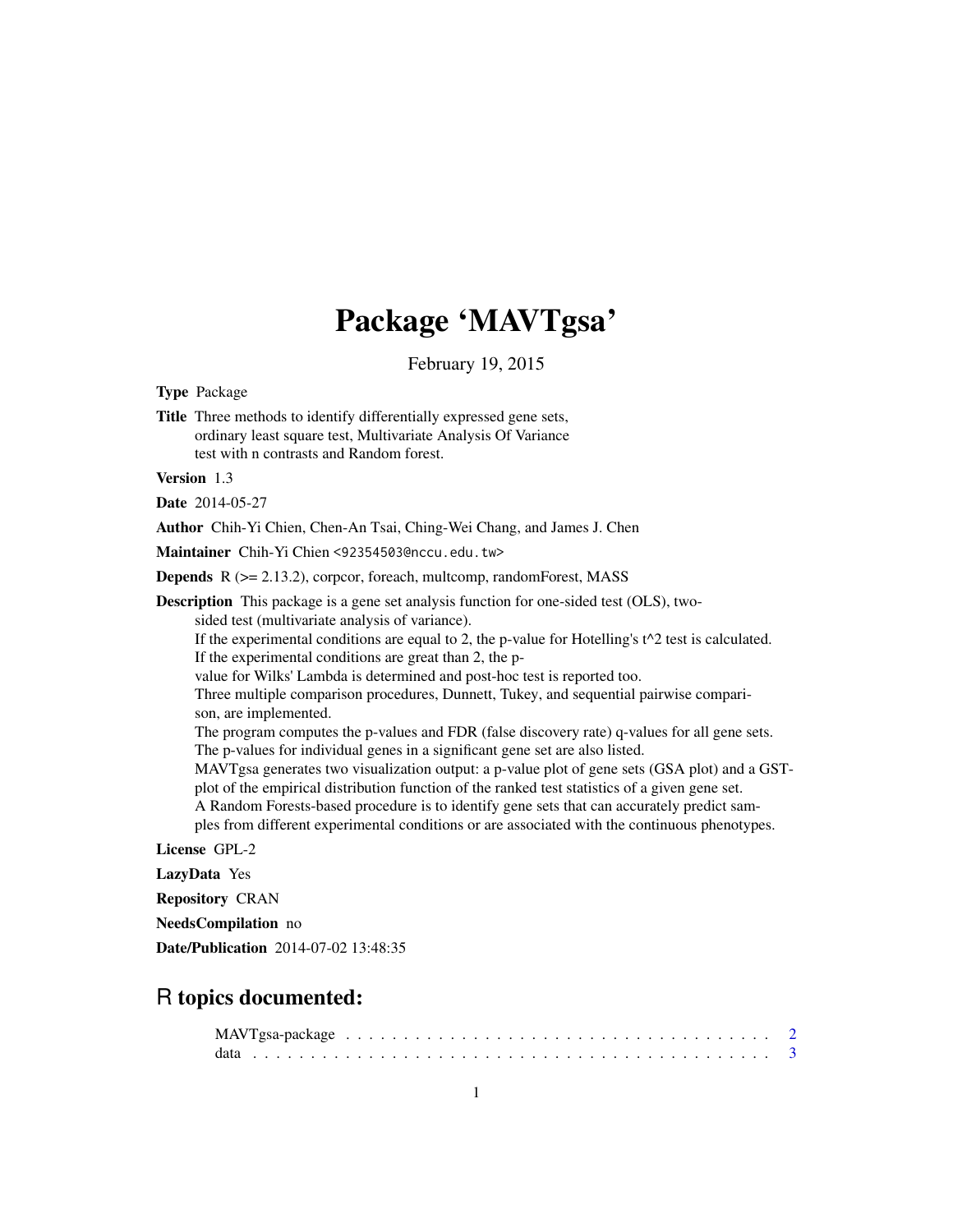#### <span id="page-1-0"></span>2 MAVTgsa-package

| Index |  |  |  |  |  |  |  |  |  |  |  |  |  |  |  |  |  |  |
|-------|--|--|--|--|--|--|--|--|--|--|--|--|--|--|--|--|--|--|

MAVTgsa-package *OLS and Multivariate Analysis of Variance test for gene set analysis*

#### Description

A gene set analysis function for one-sided test (OLS) and two-sided test (multivariate analysis of variance). Three multiple comparison procedures, Dunnett, Tukey, and sequential pairwise comparison, are implemented. MAVTgsa computes the p-values and FDR (false discovery rate) q-values for all gene sets. The p-values for individual genes in a significant gene set are also listed. MAVTgsa generates a GST-plot of the empirical distribution function of the ranked test statistics of a given gene set.

#### Details

| Package:  | <b>MAVTgsa</b>            |
|-----------|---------------------------|
| Type:     | Package                   |
| Version:  | 1.0                       |
| Date:     | $2012 - 10 - 04$          |
| License:  | What license is it under? |
| LazyLoad: | yes                       |

#### Author(s)

Chih-Yi Chien, Chen-An Tsai, Ching-Wei Chang, and James J. Chen Maintainer: Chih-Yi Chien <chihyi.chien@fda.hhs.gov>

#### References

Chen,J.J. et al. (2007) Significance analysis of group of genes in expression profiling studies, Bioinformatics, 23, 2104.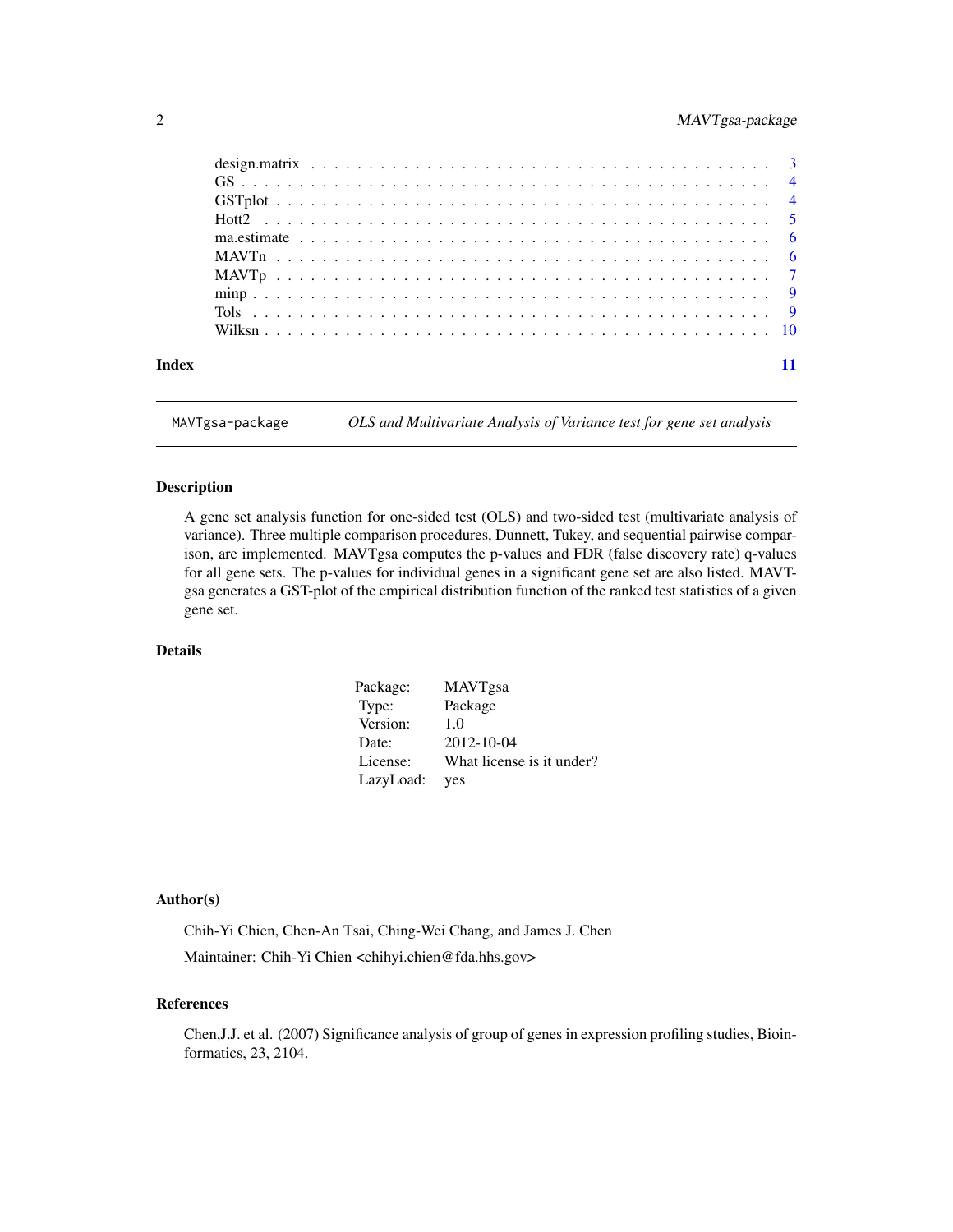#### <span id="page-2-0"></span> $data$  3

Tsai,C.A. et al. (2009) Multivariate analysis of variance test for gene set analysis. Bioinformatics, 25, 897.

#### data *Example data for MAVTn*

#### Description

a data matrix with 15 samples in column and one class type and 10 gene expression data in row.

#### Usage

data(data)

#### Format

The format is: num [1:16, 1:10] 1 -0.0853 1.0868 -0.4995 0.9477 ... - attr(\*, "dimnames")=List of 2 ..\$ : chr [1:16] "cl" "" "" "" ... ..\$ : NULL

design.matrix *Design matrix*

#### Description

To construct a design matrix of the clinical outcome of the samples.

#### Usage

```
design.matrix(factors)
```
#### Arguments

factors The clinical outcome of the samples.

#### Value

A design matrix is returned.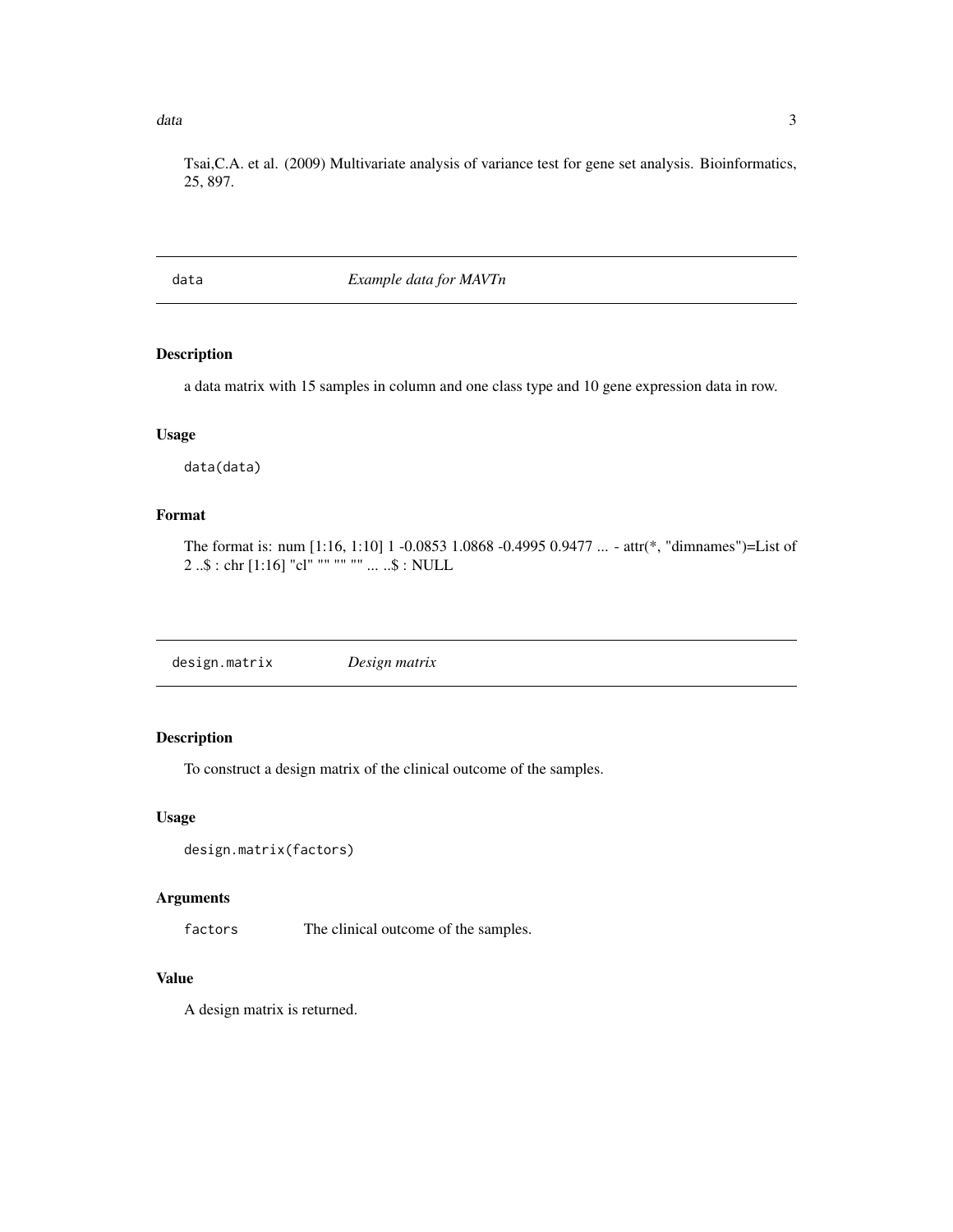#### Description

a data matrix with 15 samples in column and one class type and 10 gene expression data in row.

#### Usage

data(GS)

#### Format

The format is: num [1:10, 1:4] 1 1 1 1 0 0 1 1 1 1 ...

|  | GSTplot | GST plot |  |  |
|--|---------|----------|--|--|
|--|---------|----------|--|--|

#### Description

The GST plot displays the relative direction (in two conditions) and statistics ranking for genes in a gene set.

#### Usage

GSTplot(data, gs, geneset.name = NULL, alpha = 0.01)

#### Arguments

| data         | a gene expression data matrix with samples in columns |
|--------------|-------------------------------------------------------|
| gs           | a binary matrix coded 0 or 1 with genes in rows       |
| geneset.name | The name of the given gene set                        |
| alpha        | the significance level                                |

#### Note

 $R > 2.13.2$ 

#### Author(s)

Chih-Yi Chien, Chen-An Tsai, Ching-Wei Chang, and James J. Chen

<span id="page-3-0"></span>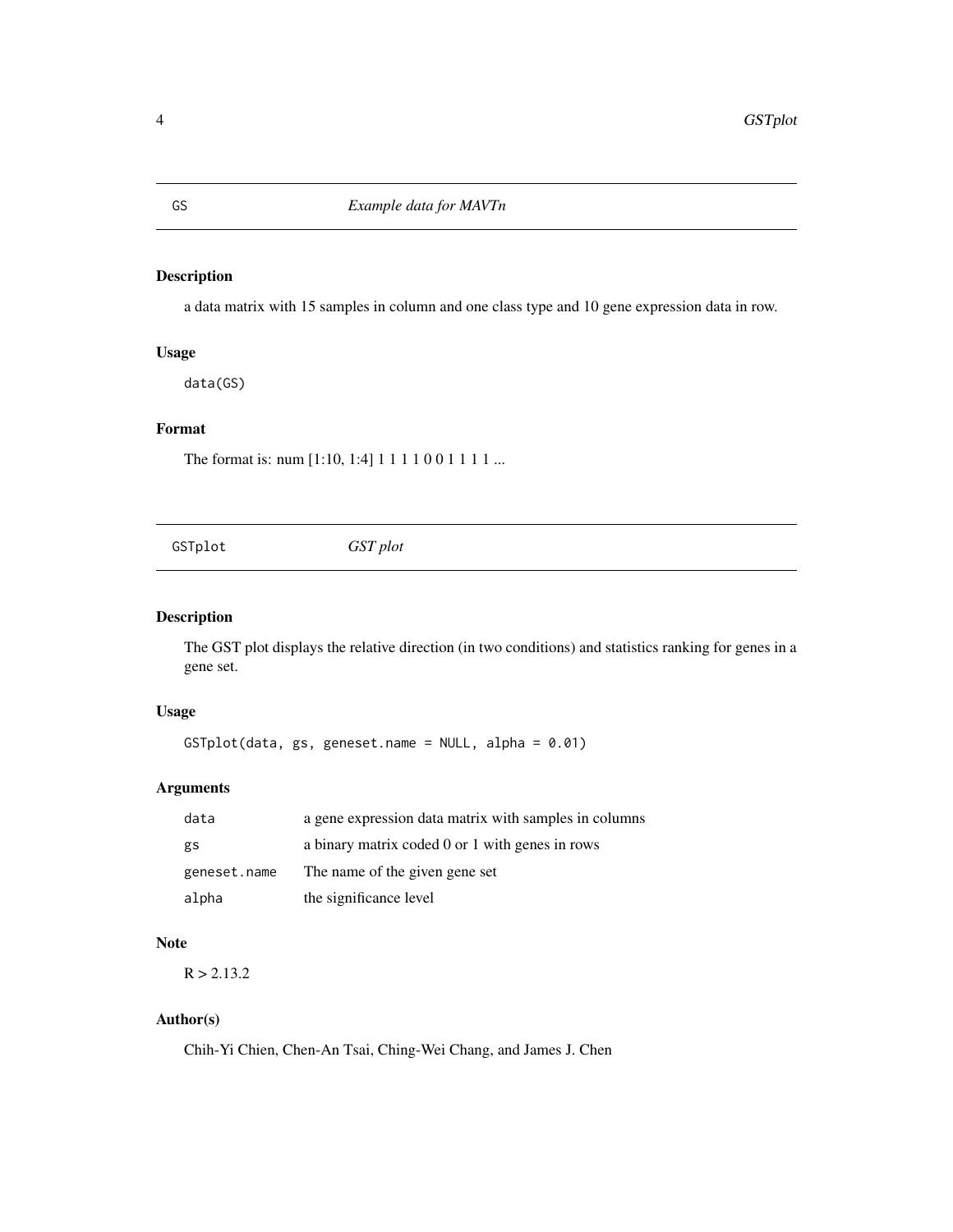#### <span id="page-4-0"></span> $Hot2$  5

#### References

Chen,J.J. et al. (2007) Significance analysis of group of genes in expression profiling studies, Bioinformatics, 23, 2104.

Tsai,C.A. et al. (2009) Multivariate analysis of variance test for gene set analysis. Bioinformatics, 25, 897.

Hott2 *Hottelling's T square*

#### **Description**

To compute Hotelling's T square statistic for multivariate analysis of variance using Shrinkage covariance matrix estimates.

#### Usage

 $Hott2(x, y, var.equals = TRUE)$ 

#### Arguments

|           | Data matrix; row is sample; each column is variable (gene) |
|-----------|------------------------------------------------------------|
|           | Vector defining two-group of the samples.                  |
| var.equal | Logical.                                                   |

#### Value

Hotelling's T square statistic is calculated.

#### Note

 $R > 2.13.2$ 

#### Author(s)

Chen-An Tsai, James J. Chen, Ching-Wei Chang, and Chih-Yi Chien

#### References

Chen,J.J. et al. (2007) Significance analysis of group of genes in expression profiling studies, Bioinformatics, 23, 2104.

Tsai,C.A. et al. (2009) Multivariate analysis of variance test for gene set analysis. Bioinformatics, 25, 897.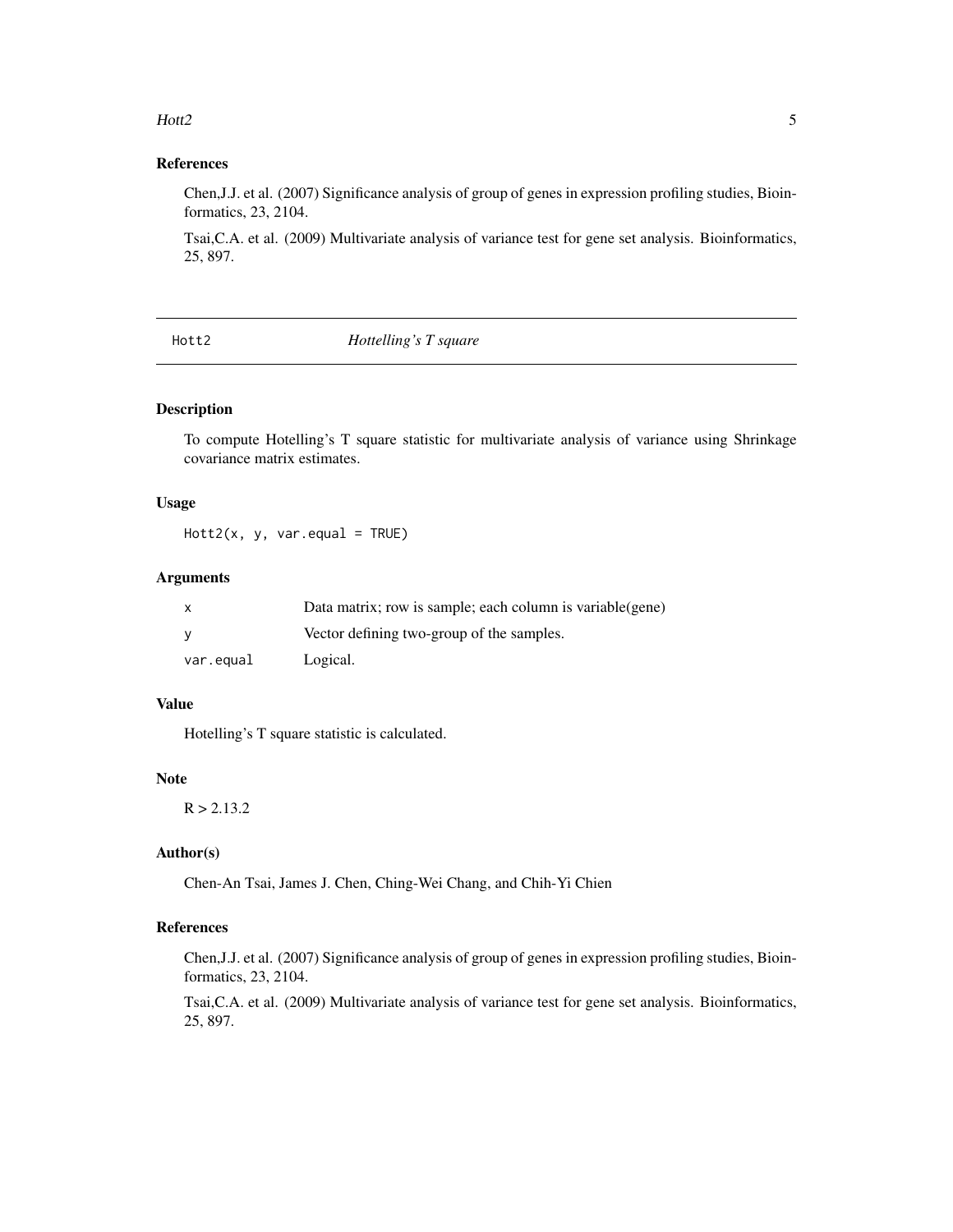<span id="page-5-0"></span>

#### Description

To calculate the ordinary least square estimate of the coefficients.

#### Usage

ma.estimate(Y, X)

#### Arguments

| Data matrix; row is sample; each column is variable(gene). |
|------------------------------------------------------------|
| Design matrix.                                             |

#### Value

The estimate of the coefficients is returned.

MAVTn *OLS, Hottelling's T2 and MANOVA with n contrasts*

#### Description

A gene set analysis functions for computiong the p-values for one-sided test (OLS) and two-sided test (multivariate analysis of variance). If the experimental conditions are equal to 2, the p-value for Hotelling's t square test is calculated. If the experimental conditions are great than 2, the p-value for Wilks' Lambda is deterimined and post-hoc test is reported too. The p-value for individual gene test of significant gene sets are also listed.

#### Usage

 $MAVTn(DATA, GS, MCP = 1, alpha = 0.01, nbPerm = 5000)$ 

#### Arguments

| DATA   | an $(m+1)$ x n gene expression data matrix with n samples in columns. The first<br>row contains the information of experimental condition of each sample. The<br>genes are expressed in the rest m rows. |
|--------|----------------------------------------------------------------------------------------------------------------------------------------------------------------------------------------------------------|
| GS     | an m x k binary matrix with code $(0, 1)$ , where k is the number of gene sets.<br>Each column represents a pre-defined gene set.                                                                        |
| MCP    | the choice for one of three multiple comparison methods, Dunnett $= 1$ , Tuckey<br>$= 2$ , Sequential pairwise $= 3$ .                                                                                   |
| alpha  | the significant level                                                                                                                                                                                    |
| nbPerm | the number of permutation specified                                                                                                                                                                      |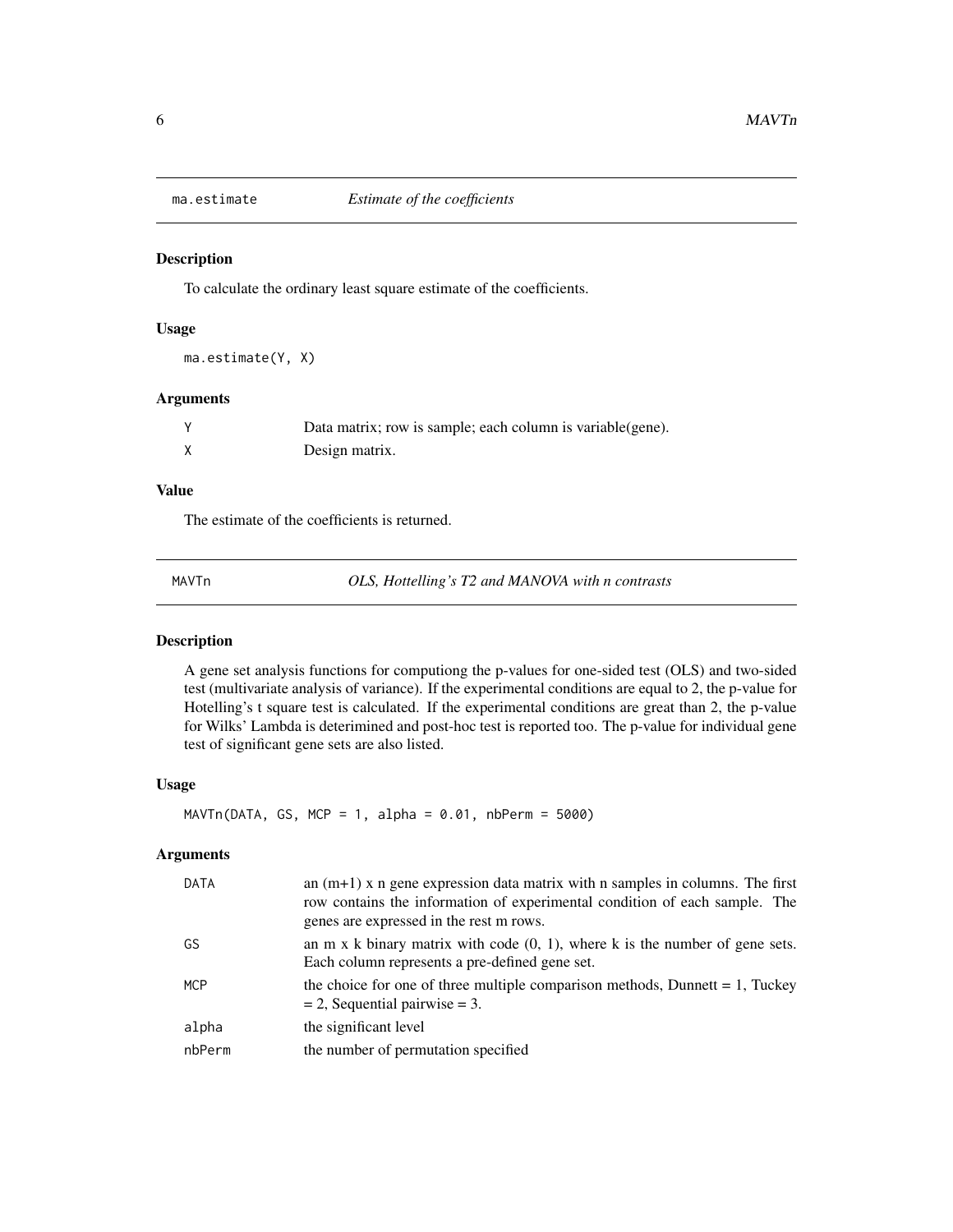#### <span id="page-6-0"></span> $MAVTp$  , and the contract of the contract of the contract of the contract of the contract of the contract of the contract of the contract of the contract of the contract of the contract of the contract of the contract of t

#### Value

The p-values of OLS and MANOVA test are returned. If there is any significant gene set, the p values for individual genes in the gene set will be reported.

#### **Note**

 $R > 2.13.2$ 

#### Author(s)

Chih-Yi Chien, Chen-An Tsai, Ching-Wei Chang, and James J. Chen

#### References

Chen,J.J. et al. (2007) Significance analysis of group of genes in expression profiling studies, Bioinformatics, 23, 2104.

Tsai,C.A. et al. (2009) Multivariate analysis of variance test for gene set analysis. Bioinformatics, 25, 897.

#### Examples

#------------simulate data matrix---------------# data(data) data(GS)

MAVTn(data,GS,MCP=1, nbPerm = 100)

MAVTp *Random Forests-based procedure*

#### Description

A Random Forests-based procedure is to identify gene sets that can accurately predict samples from different experimental conditions or are associated with the continuous phenotypes.

#### Usage

MAVTp(DATA, GS, nbPerm = 5000, numoftree = 500, type = c("cont", "cate"), impt = TRUE)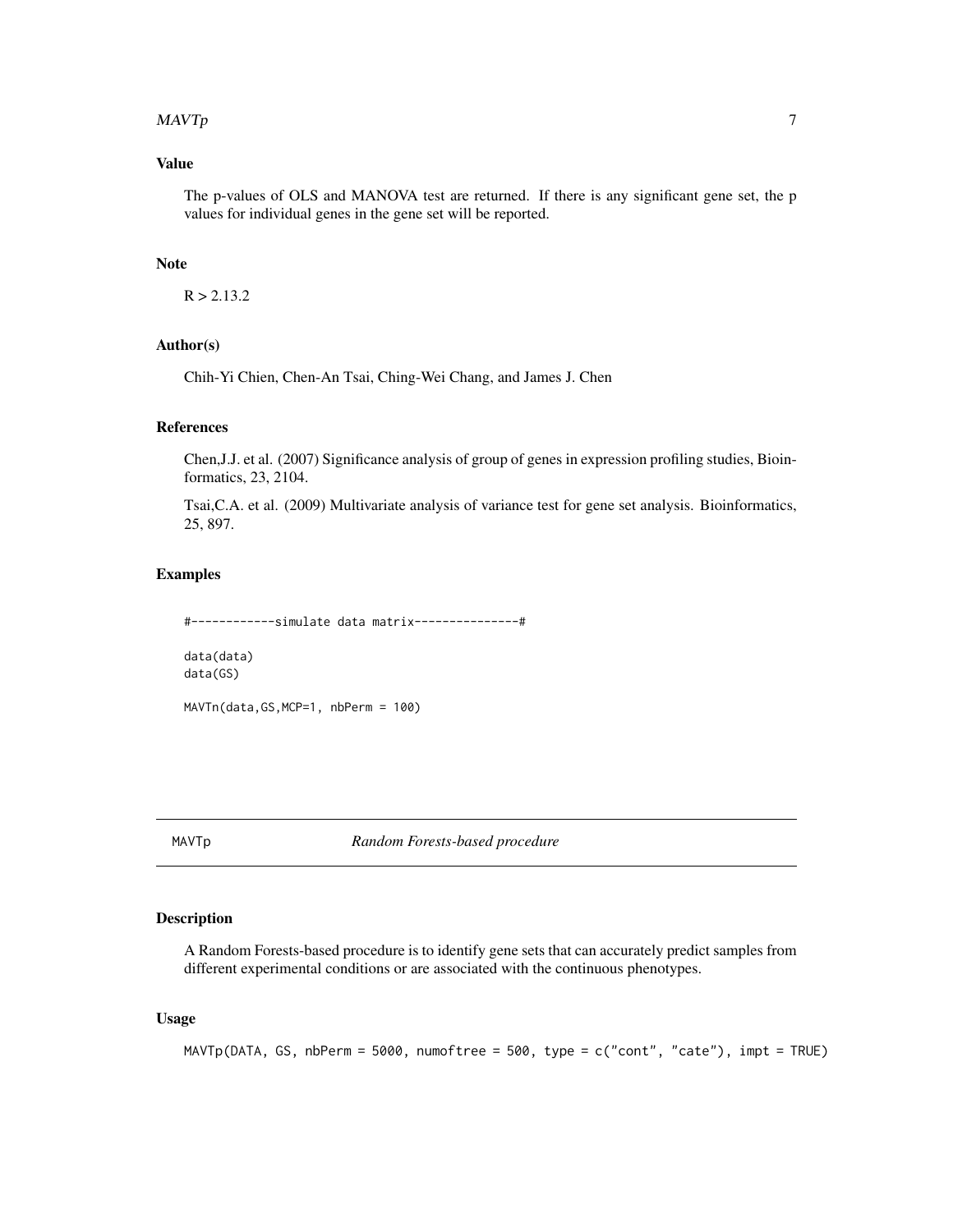#### Arguments

| DATA      | a gene expression data matrix with samples in columns. The first row contains<br>the information of the experimental condition of each sample. The remaining<br>rows contain gene expression. |
|-----------|-----------------------------------------------------------------------------------------------------------------------------------------------------------------------------------------------|
| GS        | an $m \times k$ binary matrix with code $(0, 1)$ , where k is the number of gene sets.<br>Each column represents a pre-defined gene set.                                                      |
| nbPerm    | the number of permutation specified                                                                                                                                                           |
| numoftree | the number of trees to grow                                                                                                                                                                   |
| type      | This can be one of "cont" (continuous phenotypes) and "cate" (categorical phe-<br>notypes).                                                                                                   |
| impt      | If TRUE (default), the importance measurement will be output.                                                                                                                                 |

#### Value

A list of the p-values of random forests for GSA. The importance measurement of individual genes for those significant gene sets will also be output when impt is set TRUE.

#### Note

 $R > 2.14.0$ 

#### Author(s)

Chih-Yi Chien, Chen-An Tsai, Ching-Wei Chang, and James J. Chen

#### References

H.M. Hsueh, et al. (2013) Random forests-based differential analysis of gene sets for gene expression data. Gene, 518, 179-186.

#### Examples

```
data(data)
data(GS)
a=proc.time()
MAVTp(data,GS, nbPerm = 50, numoftree = 500, type = "cate", impt = TRUE)
proc.time()-a
```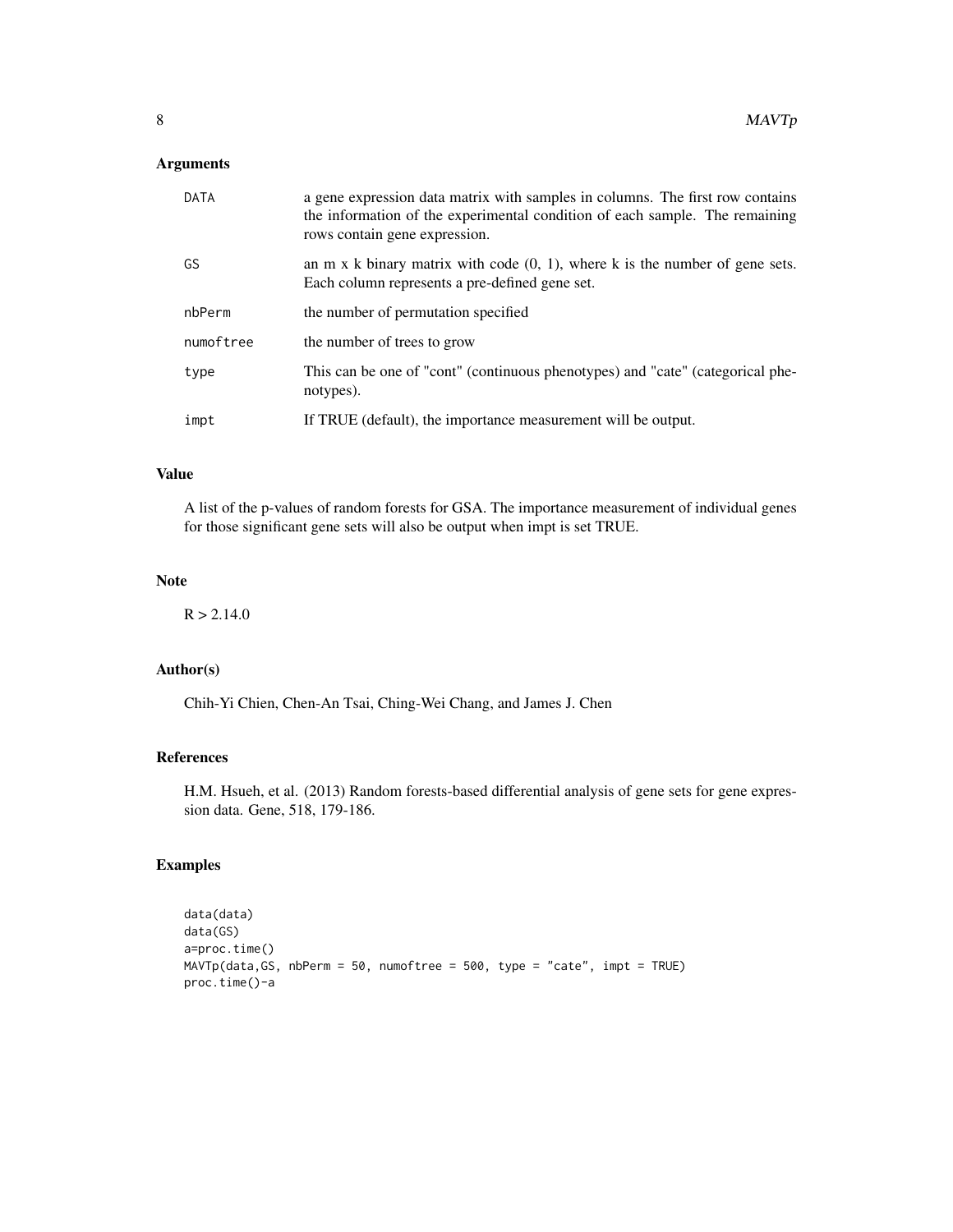<span id="page-8-0"></span>

#### Description

Returns the p-values in each permutation.

#### Usage

minp(p, rank, n.GeneSets, nbPerm)

#### Arguments

|            | input p-values.                          |
|------------|------------------------------------------|
| rank       | the rank of the p-values.                |
| n.GeneSets | the number of genes in a given gene set. |
| nbPerm     | the number of permutation times.         |

#### Value

a permutation p-value matrix.

| Tols | Ordinary Least Square test |
|------|----------------------------|
|      |                            |

#### Description

To compute OLS statistic for one-sided test

#### Usage

Tols(x, y)

#### Arguments

| $\mathsf{x}$ | Data matrix; row is sample; each column is variable (gene). |
|--------------|-------------------------------------------------------------|
|              | Vector defining the clinical outcome of the samples.        |

#### Value

Returns OLS test statistic for gene set analysis

#### Author(s)

Chih-Yi Chien, Chen-An Tsai, Ching-Wei Chang, and James J. Chen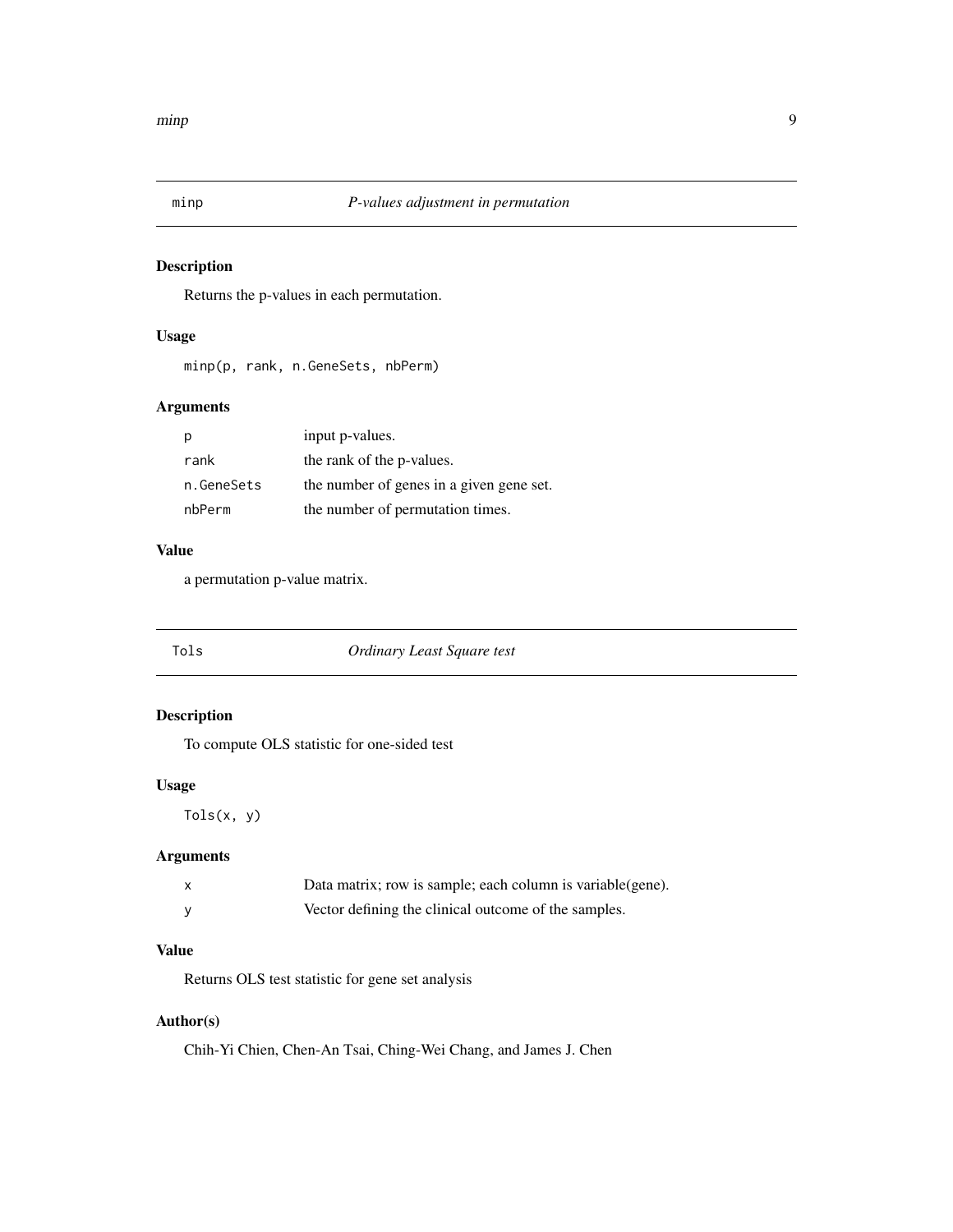#### <span id="page-9-0"></span>References

Chen,J.J. et al. (2007) Significance analysis of group of genes in expression profiling studies, Bioinformatics, 23, 2104.

| Λ | ٦ |  |    |
|---|---|--|----|
|   |   |  | э. |

*Wilk's Lambda for n-group multiple comparisons* 

#### Description

To compute Wilk's Lambda statistic for multivariate analysis of variance and multiple comparisons.

#### Usage

```
Wilksn(Y, class, type = c("Tukey", "Dunnett", "Sequence"), base = 1)
```
#### Arguments

|       | Data matrix; row is sample; each column is variable (gene).                                 |
|-------|---------------------------------------------------------------------------------------------|
| class | Vector defining the clinical outcome of the samples.                                        |
| type  | Type of contrast                                                                            |
| base  | An integer to denote which group is considered the baseline group for Dunnett<br>contrasts. |

#### Value

Wilk's Lambdas for MANOVA and multiple comparisons are returned.

#### Note

 $R > 2.13.2$ 

#### Author(s)

Chen-An Tsai, James J. Chen, Ching-Wei Chang, and Chih-Yi Chien

#### References

Frank Bretz, Torsten Hothorn and Peter Westfall (2010), Multiple Comparison Using R, CRC Press, Boca Raton

Tsai,C.A. et al. (2009) Multivariate analysis of variance test for gene set analysis. Bioinformatics, 25, 897.